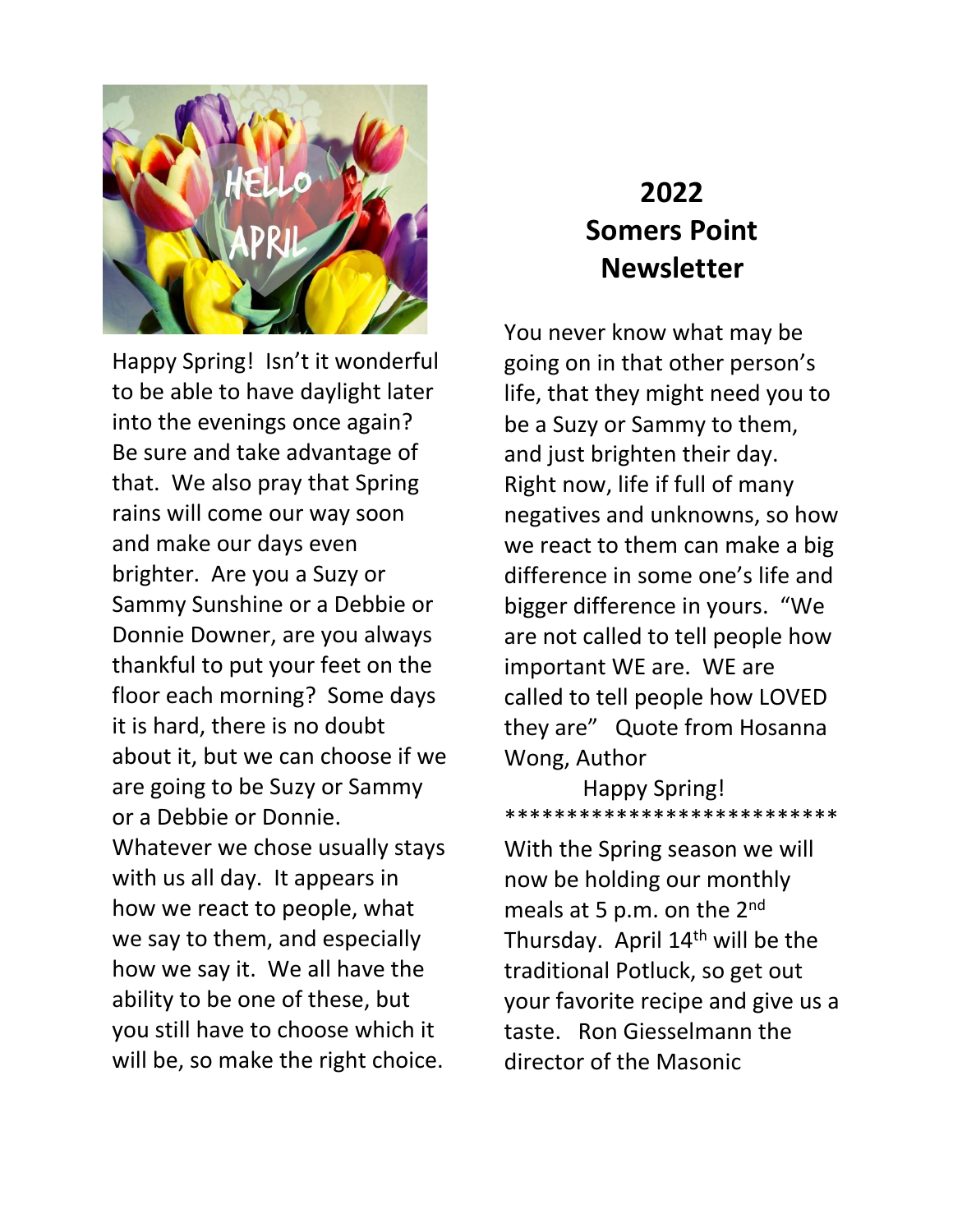Children's Home here in Fremont will be our guest and share with us just what the Masonic Home is all about. Ron is Fran M's son in law. \*\*\*\*\*\*\*\*\*\*\*\*\*\*\*\*\*\*\*\*\*\*\*\*\*\*

The Spaghetti and meatball dinner last month was a real treat. Wasn't it interesting to hear Kristine talk about the Marathon running she does for MS; we thank her so much. \*\*\*\*\*\*\*\*\*\*\*\*\*\*\*\*\*\*\*\*\*\*\*\*\*\*

April  $6<sup>th</sup>$  at 1:30 p.m., will be an Easter Craft time at the club house, you can see the crafts being made at the club house, and sign up for which one you'd like to do for the cost of .50 cents. Even if you don't want to make something, come for the fun and fellowship. \*\*\*\*\*\*\*\*\*\*\*\*\*\*\*\*\*\*\*\*\*\*\*\*\*\*

We are still in need of someone to host the July dinner, check the signup sheet by the kitchen.

There is still a chance to sign up as a housekeeper for a month at the club house also, remember if everyone helps a little it isn't hard, and it makes a safer and cleaner place for us to gather.

\*\*\*\*\*\*\*\*\*\*\*\*\*\*\*\*\*\*\*\*\*\*\*\*\*\*\*

There has been some serious scamming going on, especially with bank accounts and credit cards. Be sure you check your bank account often for unusual activities, the banks work hard to keep that from happening but we need to stay on top of it too. Also remember to never give out any personal information such as your credit card number or SS number to anyone over the phone especially if it sounds "good" because it usually isn't. It has been reported that someone is posing as a Spectrum person, we have our Spectrum through our rent, therefore they have no reason to call us. BE CAREFUL!!! \*\*\*\*\*\*\*\*\*\*\*\*\*\*\*\*\*\*\*\*\*\*\*\*\*\*\*

Recently in the Fremont Paper there was notice that you can recycle Cardboard and Glass at the Fremont Recycling location on South Broad, just north of the Platte River Bridge. You may make drop off from 8 a.m. till noon on Saturdays. \*\*\*\*\*\*\*\*\*\*\*\*\*\*\*\*\*\*\*\*\*\*\*\*\*\*\*

The Monday Water Painting group will continue to meet;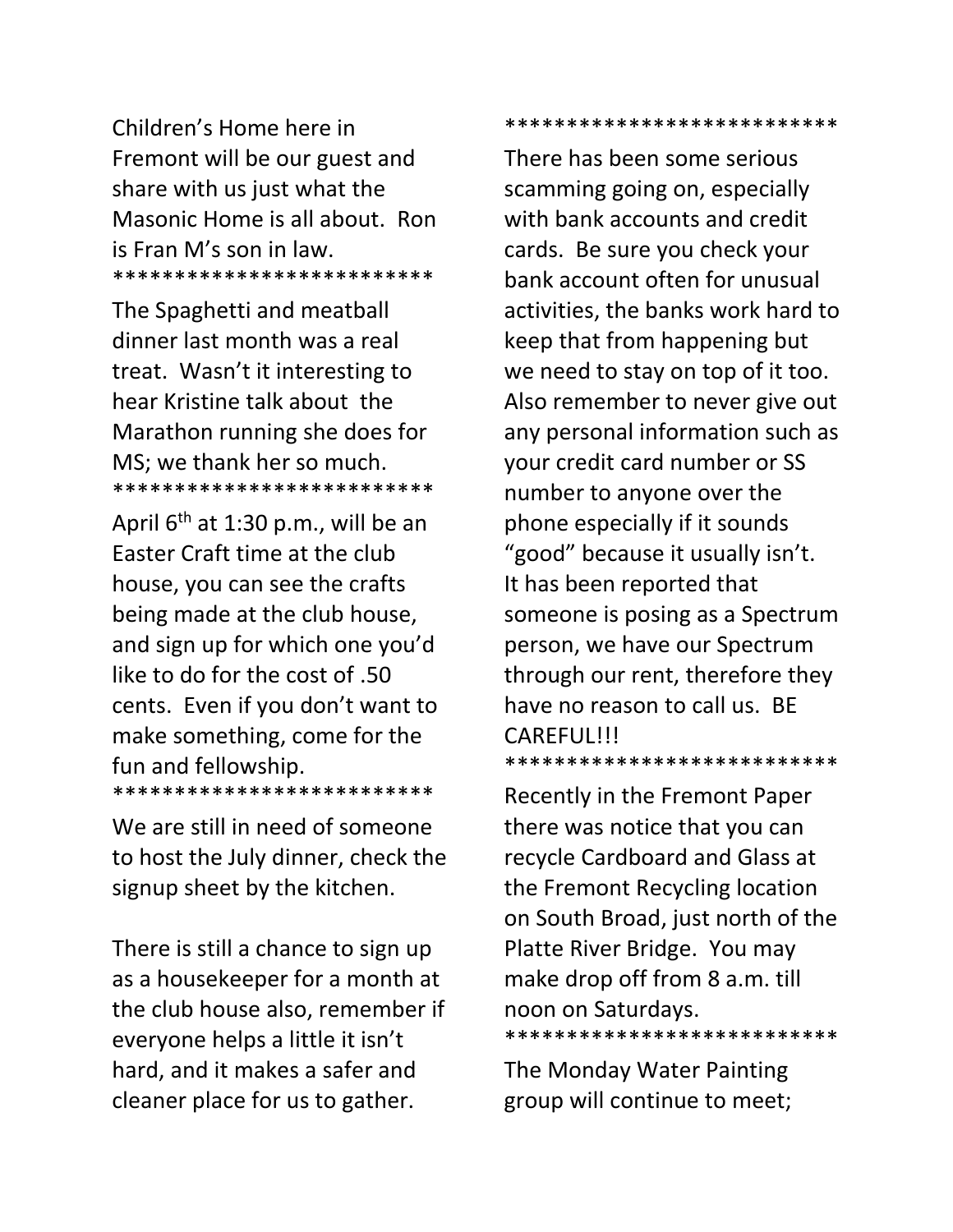however, they will only meet on the first Monday of each month starting in April.

\*\*\*\*\*\*\*\*\*\*\*\*\*\*\*\*\*\*\*\*\*\*\*\*\*\*

Included with this newsletter is information on receiving Commodities, please read this, as you may be surprised that you may be eligible. Contact them for more information and help. Last summer we were fortunate to have some commodities boxes dropped off for us at the Club House that we shared with everyone, we do not know if that will happen again this summer, but if it does, we will try and notify everyone at the time. The Housing Office arranged this. \*\*\*\*\*\*\*\*\*\*\*\*\*\*\*\*\*\*\*\*\*\*\*\*\*\*\*

If you enjoy Bingo and would like to play more than once a week, the Keene Memorial Library offers Bingo on Mondays from 1- 2 p.m. Check it out. \*\*\*\*\*\*\*\*\*\*\*\*\*\*\*\*\*\*\*\*\*\*\*\*\*\*\*

We are sorry to hear that Norma M. has moved to Dunklau Gardens, we wish her well in her new home, also want to thank her for being the care taker of the flowers around the Club House, for many summers, great

job Norma. It is also good to have Ivy Z. back in her home after her fall, we wish her a continued good recovery. \*\*\*\*\*\*\*\*\*\*\*\*\*\*\*\*\*\*\*\*\*\*\*\*\*\*

This month we wish a Happy Birthday to:

 Sandy B.—20th Kay W. $-22<sup>nd</sup>$  Irene H. -----29th Mary Rd-----30th \*\*\*\*\*\*\*\*\*\*\*\*\*\*\*\*\*\*\*\*\*\*\*\*\*\*\*

| <b>Treasurer's Report</b>            |  |
|--------------------------------------|--|
| Balance on 2/22---------\$361.12     |  |
| Coffee Pot & plates Pd.- \$37.78     |  |
| Deposit----------------------\$15.00 |  |
| Balance 3/25/22---------\$338.34     |  |
| ***************************          |  |

As of 3/25 the balance in our Bingo fund is: \$197.40 \*\*\*\*\*\*\*\*\*\*\*\*\*\*\*\*\*\*\*\*\*\*\*\*\*\*\*

The meal fund is: \$106.10. \*\*\*\*\*\*\*\*\*\*\*\*\*\*\*\*\*\*\*\*\*\*\*\*\*\*\*

Do you ever wish for just a piece a cake but don't want a whole pan of it? Try this: Mix one box of Angel Food cake mix, and one box of any other flavor mix you like and store in dry container. When you're ready for a piece of cake make the: "1-2-3 Mug Cake"